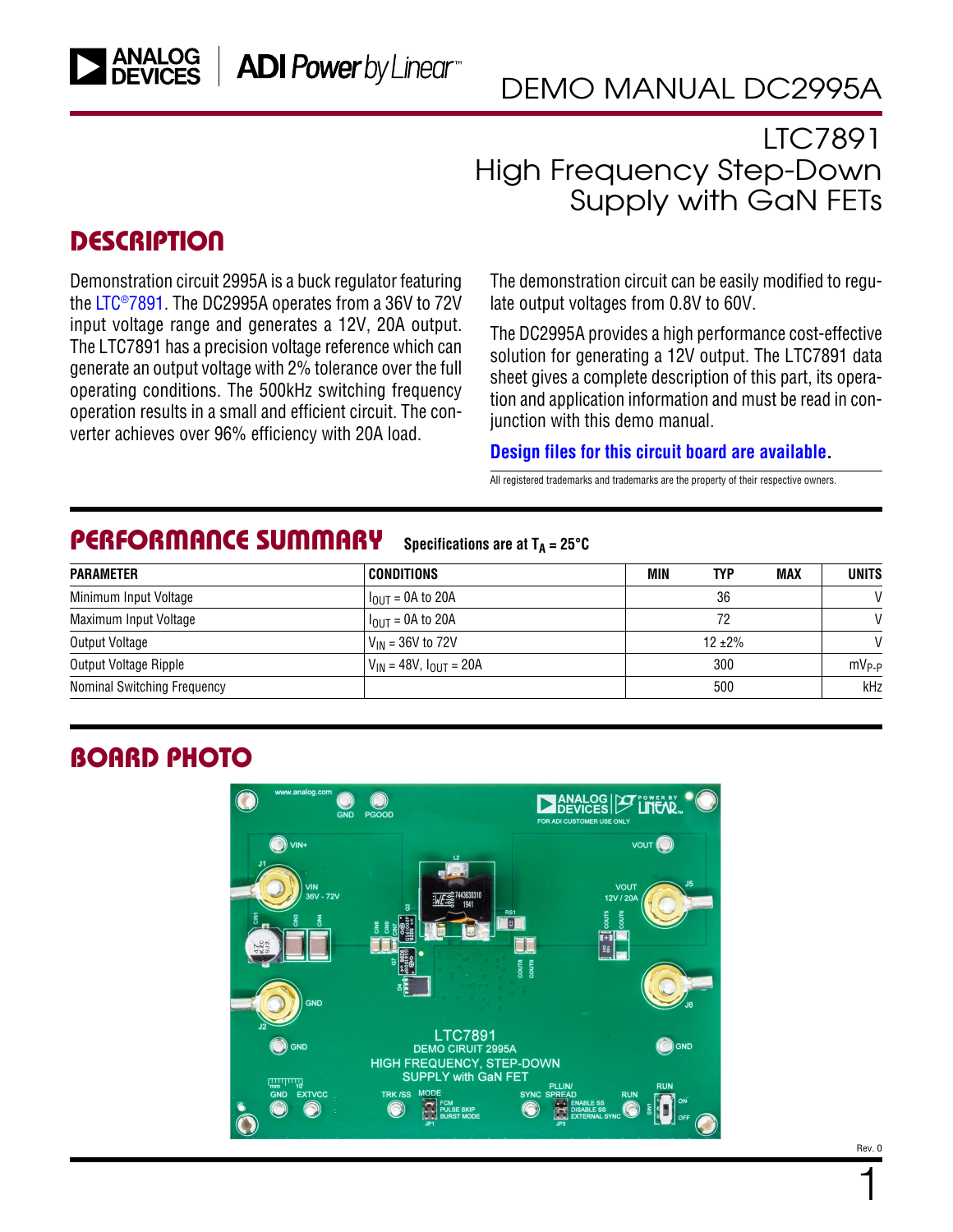# QUICK START PROCEDURE

Demonstration circuit 2995A is easy to set up to evaluate the performance of the LTC7891. For proper measurement equipment setup refer to [Figure 1](#page-1-0) and follow the procedure below.

NOTE: When measuring the input or output voltage ripple, care must be taken to minimize the length of oscilloscope probe ground lead. Measure the input or output voltage ripple by connecting the probe tip directly across the VIN or VOUT and GND terminals as shown in [Figure 2.](#page-1-1)

1. With power off, connect the input power supply to VIN and GND.

2. Keep the load set to 0A or disconnected.

3. Turn the input power source on and slowly increase the input voltage.

NOTE: Make sure that the input voltage  $V_{IN}$  does not exceed 72V.

- 4. Set the input voltage to 48V and check for the proper output voltage of 12V. If there is no output, temporarily disconnect the load to make sure that the load is not set too high.
- 5. Once the proper output voltage is established, adjust the load, and observe the output voltage regulation, ripple voltage, efficiency, and other parameters.



<span id="page-1-0"></span>**Figure 1. Proper Measurement Equipment Setup**



<span id="page-1-1"></span>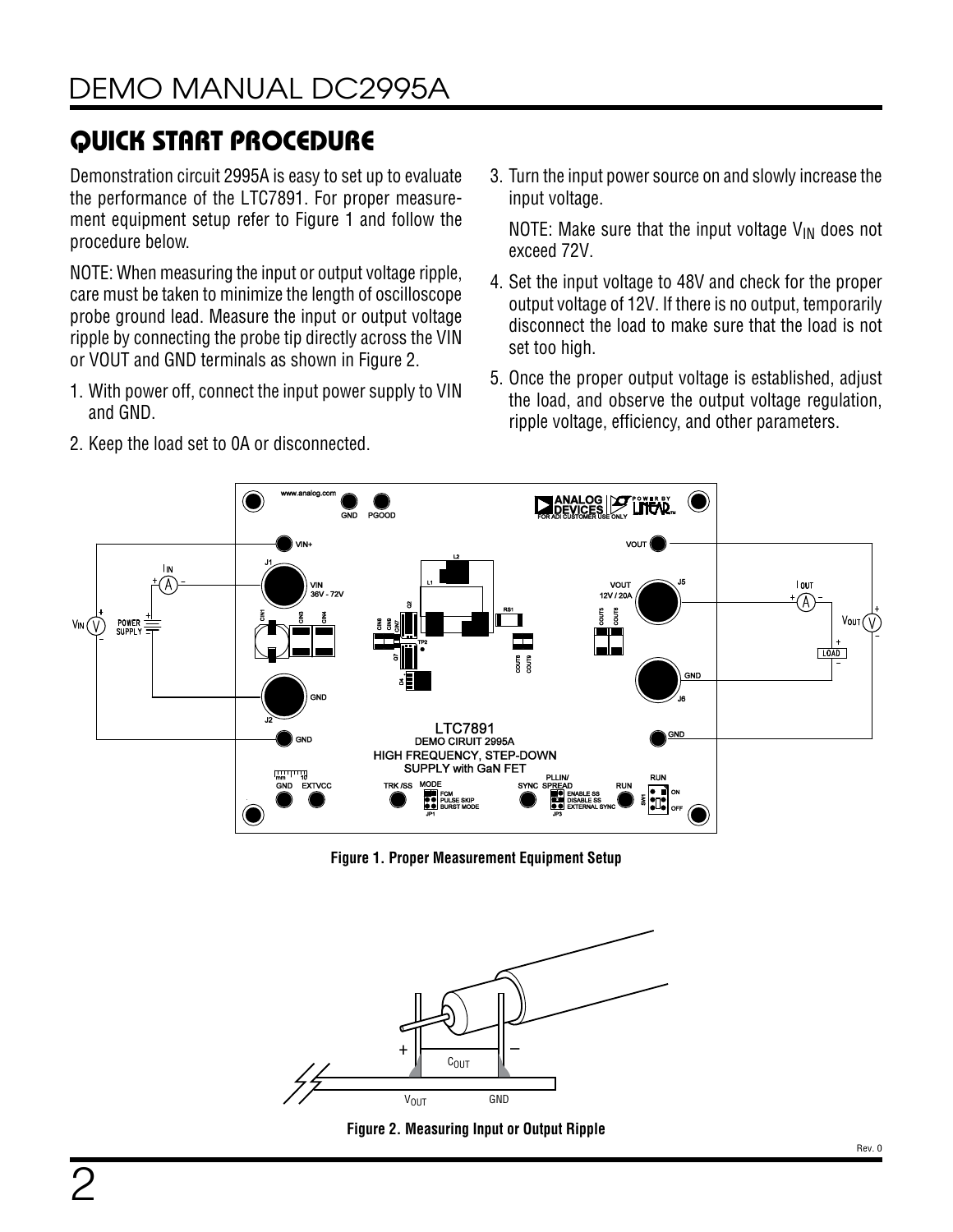## QUICK START PROCEDURE

### **Changing the Output Voltage**

To change the output voltage from the programmed 12V, change the voltage setting resistors connected to LTC7891 FB pin (see [Schematic Diagram](#page-6-0) section). Also, change all the power components required to meet the desired output voltage.

### **Converter Efficiency and Output Current**

Typical performance of DC2995A is shown in [Figure 3](#page-2-0). The efficiency is high even at light loads thanks to Burst Mode® operation.



<span id="page-2-0"></span>**Figure 3. The 12V Output Efficiency is 96.1% with 20A Load**

### **Output Load Step Response**

The load step response of DC2995A is dependent on the amount and type of output caps used. For higher load steps more output capacitance can be added to keep the voltage transients at the desired level. The 10A load step transients with 48V input are shown in [Figure 4.](#page-2-1) Other types of low ESR and high value capacitors can be used if space is available to reduce load transients to desired level.



<span id="page-2-1"></span>**Figure 4. The LTC7891 Has Good Load Step Response with Small Output Capacitors**

### **Start-Up and Soft-Start Function**

The DC2995A features a soft-start circuit that ramps the output voltage up in monotonic fashion as shown in [Figure 5.](#page-2-2) The soft-start circuit also prevents output voltage overshoot when output voltage ramp reaches regulation.

When RUN pin is enabled, the output voltage will start ramping up after 1ms delay that is required for  $INTV_{CC}$ pin to reach the internal UVLO level.



<span id="page-2-2"></span>**Figure 5. The DC2995A Ramps the Output Slowly at Start-Up without Output Voltage Overshoot**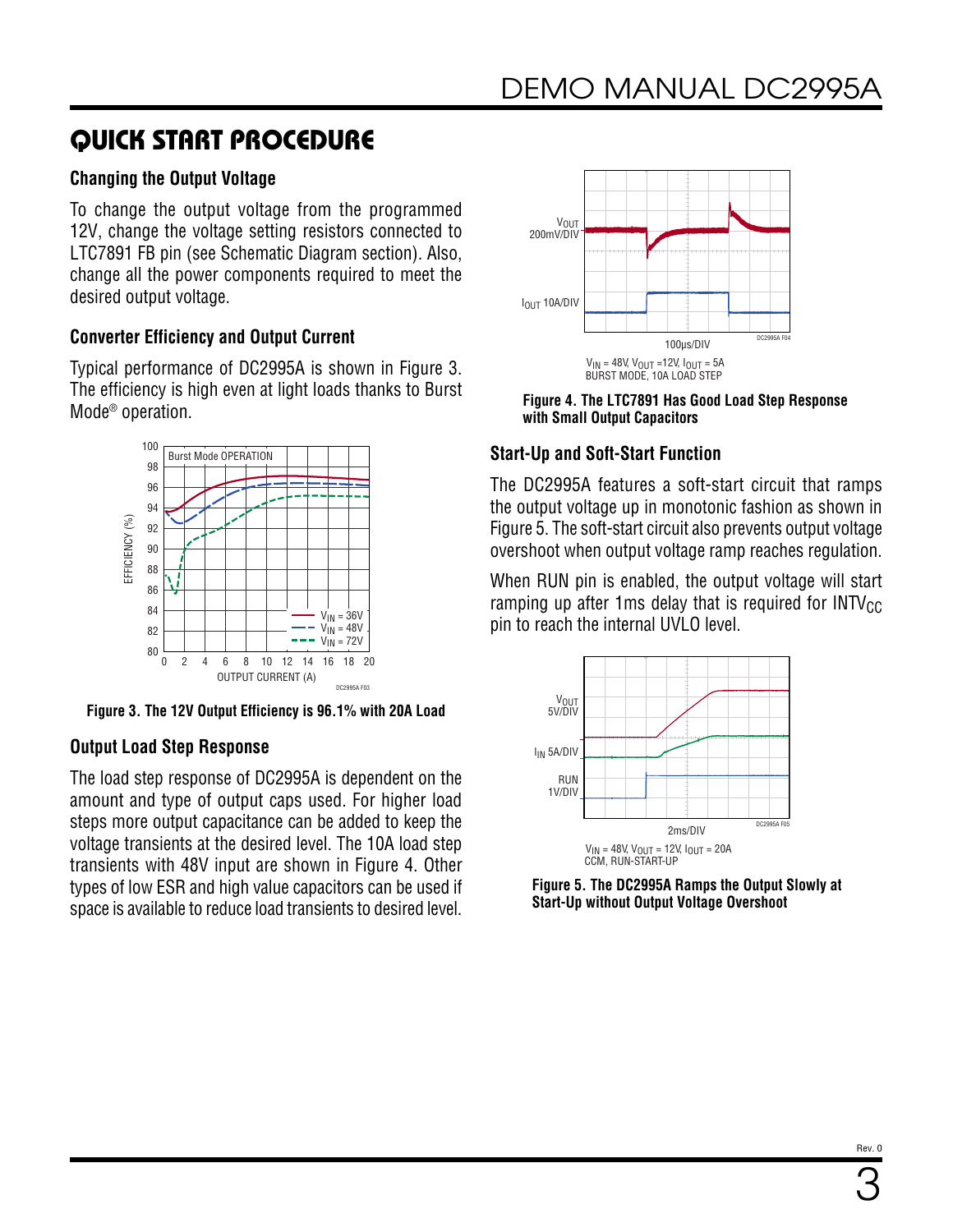## QUICK START PROCEDURE

### **Thermal Performance**

The LTC7891 features excellent thermal performance due to high efficiency of synchronous buck circuit. The temperature rises of LTC7891 with 48V input and 20A load is shown in [Figure 6.](#page-3-0)

The six-layer PCB layout features solid copper planes that provide heat spreading across the whole board.

<span id="page-3-0"></span>

**Figure 6. The LTC7891 Has Only 54.2°C Temperature Rise with 48V Input, 12V Output and 20A Load. (TA = 25°C, No Cooling Fan)**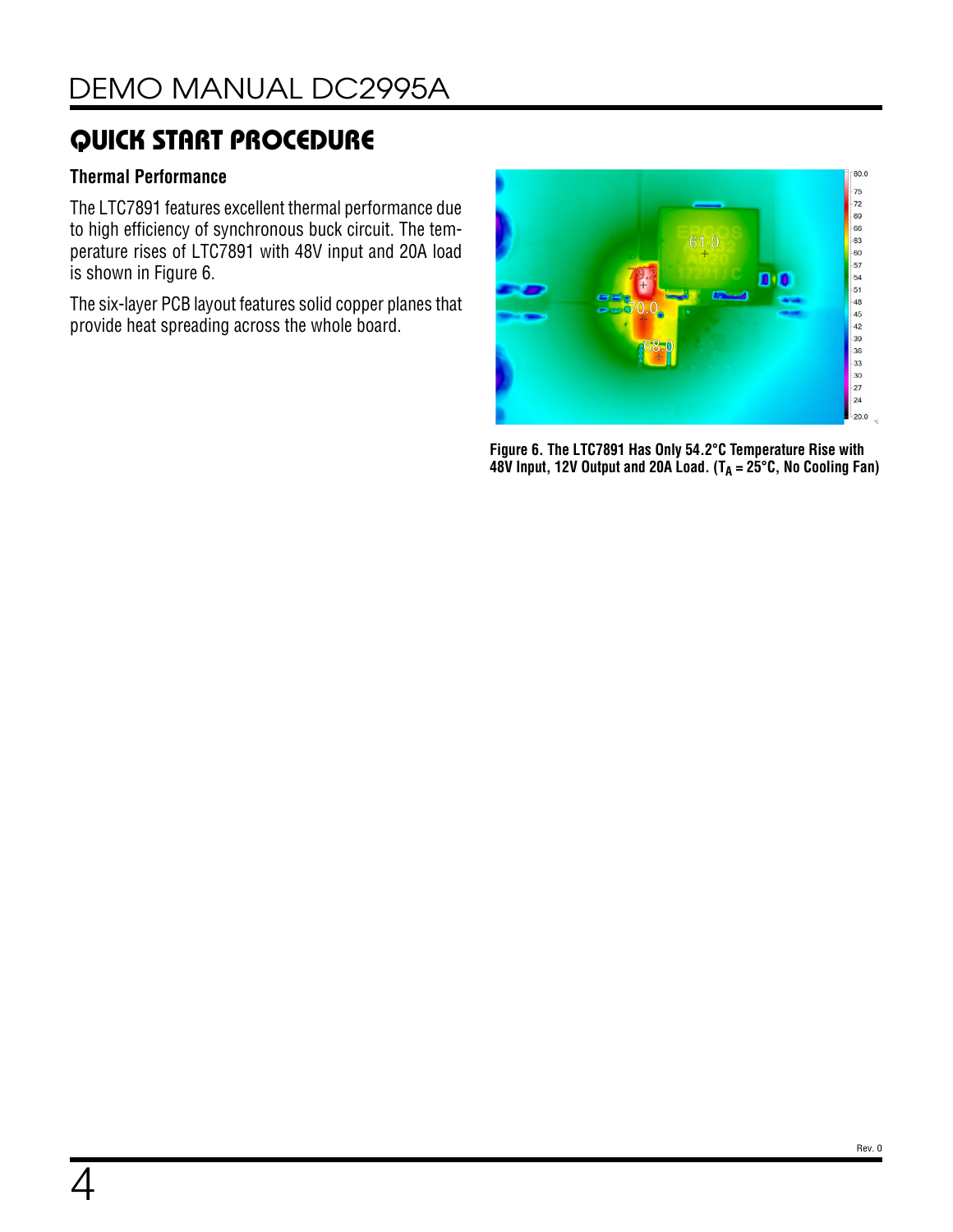### PARTS LIST

| <b>ITEM</b>    | <b>QTY</b>     | <b>REFERENCE</b>                   | <b>PART DESCRIPTION</b>                                                        | <b>MANUFACTURER/PART NUMBER</b>   |  |
|----------------|----------------|------------------------------------|--------------------------------------------------------------------------------|-----------------------------------|--|
|                |                | <b>Required Circuit Components</b> |                                                                                |                                   |  |
| 1              | 1              | C <sub>1</sub>                     | CAP., 4.7µF, X5R, 25V, 10%, 0603                                               | MURATA, GRM188R61E475KE11D        |  |
| $\overline{c}$ | 3              | C2, C3, C17                        | CAP., 0.1µF, X7R, 25V, 10%, 0603                                               | AVX, 06033C104KAT2A               |  |
| 3              | 1              | C7                                 | CAP, 1000pF, X7R, 25V, 10%, 0603                                               | AVX, 06033C102KAT2A               |  |
| 4              | 2              | C10, C24                           | CAP., 100pF, COG, 25V, 10%, 0603                                               | AVX, 06033A101KAT2A               |  |
| $\sqrt{5}$     | 1              | C14                                | CAP., 4700pF, COG/NP0, 50V, 5%, 0603                                           | AVX, 06035A472JAT2A               |  |
| 6              | 1              | C15                                | CAP., 1µF, X5R, 50V, 10%, 0603, AEC-Q200                                       | MURATA, GRT188R61H105KE13D        |  |
| 7              | 1              | C <sub>23</sub>                    | CAP, 1µF, X7R, 25V, 10%, 0603, AEC-Q200                                        | MURATA, GCM188R71E105KA64D        |  |
| 8              | $\mathbf{1}$   | C <sub>25</sub>                    | CAP, 0.1µF, X7R, 100V, 10%, 0603                                               | AVX, 06031C104KAT2A               |  |
| 9              | $\overline{c}$ | CIN1, CIN2                         | CAP., 47µF, ALUM. POLY. HYB., 80V, 20%, 10mm × 10.2mm<br>SMD, RADIAL, AEC-Q200 | PANASONIC, EEHZC1K470P            |  |
| 10             | $\overline{c}$ | CIN3, CIN4                         | CAP., 22µF, X7S, 100V, 20%, 2220, STACKED                                      | TDK, CKG57NX7S2A226M500JH         |  |
| 11             | $\overline{c}$ | CIN7, CIN12                        | CAP., 1µF, X7S, 100V, 10%, 0805, SOFT TERM.                                    | MURATA, GRJ21BC72A105KE11L        |  |
| 12             | 4              | CIN8-CIN11                         | CAP., 10µF, X7S, 100V, 10%, 1210                                               | MURATA, GRM32EC72A106KE05L        |  |
| 13             | $\overline{c}$ | COUT5, COUT7                       | CAP, 150µF, TANT., 16V, 20%, 7343                                              | PANASONIC, 16TQC150MYF            |  |
| 14             | 4              | COUT8-COUT11                       | CAP., 22µF, X7R, 16V, 10%, 1210                                                | MURATA, GRM32ER71C226KEA8L        |  |
| 15             | 1              | D <sub>4</sub>                     | DIODE, SCHOTTKY, 100V, 12A, SO-8FL, AEC-101                                    | ON SEMICONDUCTOR, NTS12100EMFST1G |  |
| 16             | 1              | L1                                 | IND., 3.1μH, WE-HCF, PWR, 15%, 16A, 2.09mΩ, 2013                               | WURTH ELEKTRONIK, 7443630310      |  |
| 17             | 4              | Q1, Q2, Q7, Q8                     | XSTR., MOSFET, N-CH, E-Mode, 100V, 90A, GaNPX-4,<br>BOTTOM-SIDE COOLED         | GAN SYSTEMS INC., GS61008P-MR     |  |
| 18             | $\overline{7}$ | R2, R4, R24, R25, R29,<br>R59, R78 | RES., 0Ω, 1/10W, 0603, AEC-Q200                                                | VISHAY, CRCW06030000Z0EA          |  |
| 19             | 2              | R5, R62                            | RES., 1M, 1%, 1/10W, 0603, AEC-Q200                                            | VISHAY, CRCW06031M00FKEA          |  |
| 20             | 4              | R6, R8, R13, R15                   | RES., 2.2Ω, 5%, 1/10W, 0603, AEC-Q200                                          | PANASONIC, ERJ3GEYJ2R2V           |  |
| 21             | 1              | R <sub>17</sub>                    | RES., 10Ω, 1%, 1/10W, 0603                                                     | VISHAY, CRCW060310R0FKEA          |  |
| 22             | 1              | R <sub>18</sub>                    | RES., 604k, 1%, 1/10W, 0603, AEC-Q200                                          | VISHAY, CRCW0603604KFKEA          |  |
| 23             | $\mathbf{1}$   | R <sub>19</sub>                    | RES., 43.2k, 1%, 1/10W, 0603, AEC-Q200                                         | PANASONIC, ERJ3EKF4322V           |  |
| 24             | $\mathbf{1}$   | R <sub>20</sub>                    | RES., 10k, 1%, 1/10W, 0603, AEC-Q200                                           | VISHAY, CRCW060310K0FKEA          |  |
| 25             | 1              | R37                                | RES., 73.2k, 1%, 1/10W, 0603                                                   | NIC, NRC06F7322TRF                |  |
| 26             | 1              | R49                                | RES., 1k, 1%, 1/10W, 0603                                                      | VISHAY, CRCW06031K00FKEA          |  |
| 27             | 3              | R57, R80, R82                      | RES., 100k, 1%, 1/10W, 0603, AEC-Q200                                          | VISHAY, CRCW0603100KFKEA          |  |
| 28             | 1              | R63                                | RES., 34.8k, 1%, 1/10W, 0603                                                   | VISHAY, CRCW060334K8FKEA          |  |
| 29             | 1              | RS1                                | RES., 0.0015Ω, 1%, 3W, 2512, METAL, SENSE, AEC-Q200                            | VISHAY, WSLP25121L500FEA          |  |
| 30             | $\mathbf{1}$   | U1                                 | IC, STEP-DOWN CONTROLLER FOR GaN FETs, QFN-28                                  | ANALOG DEVICES, LTC7891UFDM#PBF   |  |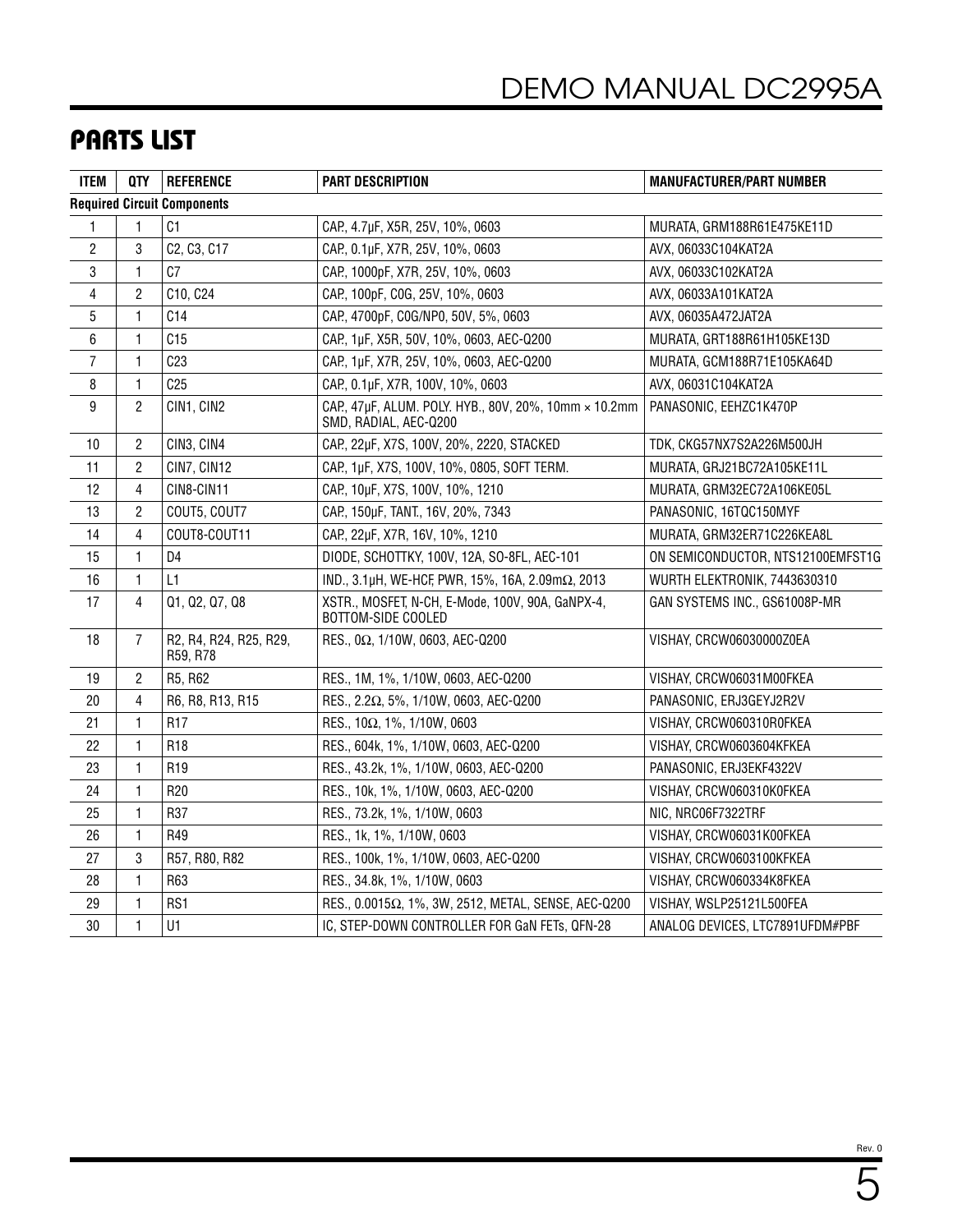## PARTS LIST

| <b>ITEM</b>   | 0TY                                             | <b>REFERENCE</b>                                   | <b>PART DESCRIPTION</b>                                                                                               | <b>MANUFACTURER/PART NUMBER</b> |  |  |  |  |  |  |
|---------------|-------------------------------------------------|----------------------------------------------------|-----------------------------------------------------------------------------------------------------------------------|---------------------------------|--|--|--|--|--|--|
|               | <b>Additional Demo Board Circuit Components</b> |                                                    |                                                                                                                       |                                 |  |  |  |  |  |  |
|               | $\mathbf{0}$                                    | C <sub>16</sub>                                    | CAP. OPTION. 0603                                                                                                     |                                 |  |  |  |  |  |  |
| $\mathcal{P}$ | 0                                               | CIN13-CIN16                                        | CAP, 10µF, X7S, 100V, 10%, 1210                                                                                       | MURATA, GRM32EC72A106KE05L      |  |  |  |  |  |  |
| 3             | $\mathbf{0}$                                    | COUT6, COUT18                                      | CAP. OPTION. 7343                                                                                                     |                                 |  |  |  |  |  |  |
| 4             | $\mathbf{0}$                                    | D5                                                 | DIODE, SCHOTTKY BARRIER 100V 200mA SOD-323                                                                            | ON SEMICONDUCTOR, NSR02100HT1G  |  |  |  |  |  |  |
| 5             | $\mathbf{0}$                                    | R30, R31, R34, R38, R53,<br>R61, R70-R77, R79, R81 | RES., OPTION, 0603                                                                                                    |                                 |  |  |  |  |  |  |
| 6             | $\Omega$                                        | R69                                                | <b>RES., OPTION, 2512</b>                                                                                             |                                 |  |  |  |  |  |  |
|               |                                                 | SW <sub>1</sub>                                    | SWITCH SLIDE DPDT 300MA 6V THROUGH HOLE                                                                               | C&K. JS202011CQN                |  |  |  |  |  |  |
| 8             | 4                                               | J1, J2, J5, J6                                     | EVAL BOARD STUD HARDWARE SET #10-32                                                                                   | ANALOG DEVICES, 720-0010        |  |  |  |  |  |  |
| 9             | 0                                               | L1                                                 | IND., OPTION, $3.6\mu$ H, PWR, SHIELDED, 20%, 30A, 1.82m $\Omega$ ,<br>19.69mm × 19.56mm × 12.95mm, SER2013, AEC-Q200 | COILCRAFT, SER2013-362MLB       |  |  |  |  |  |  |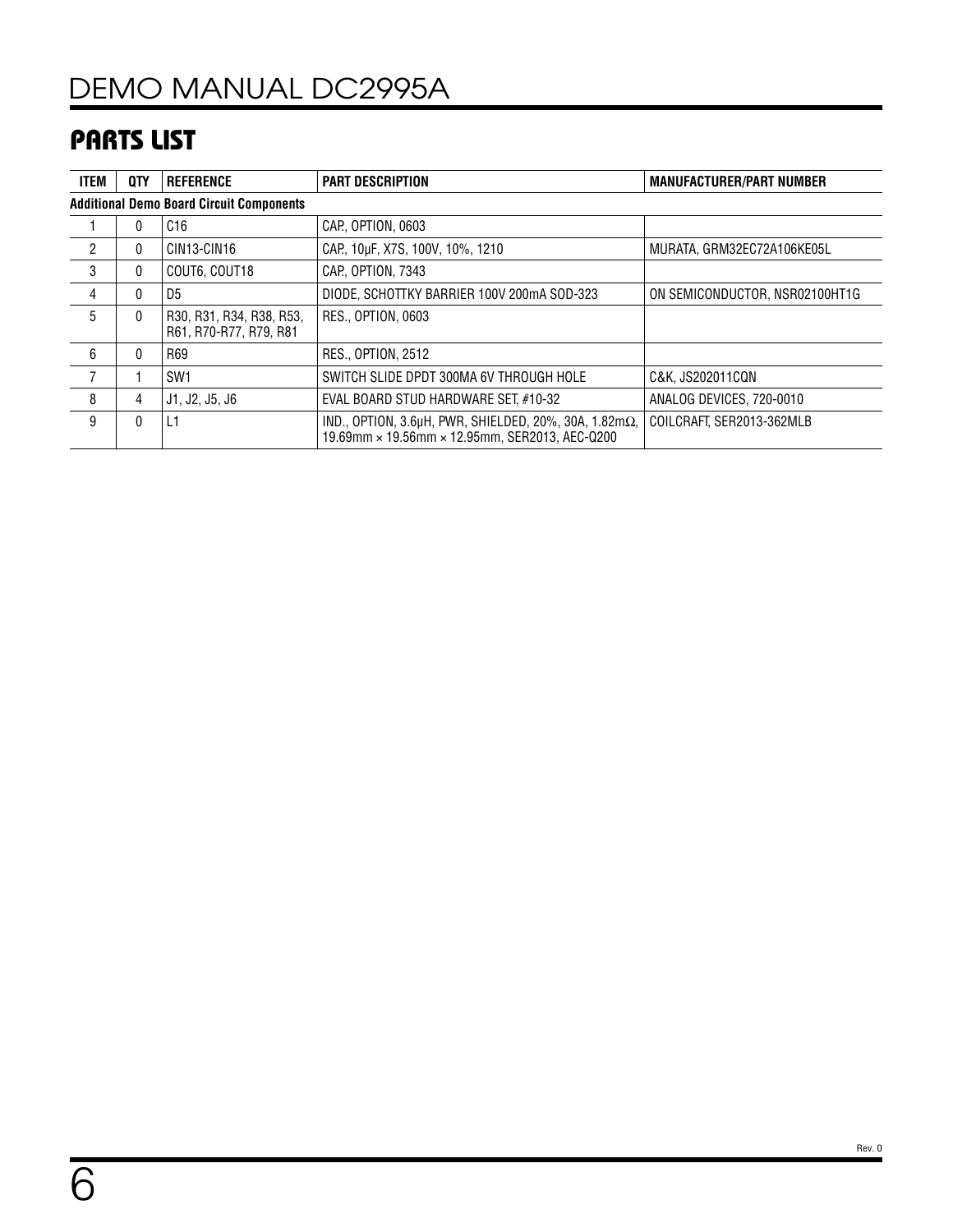### <span id="page-6-0"></span>SCHEMATIC DIAGRAM



Information furnished by Analog Devices is believed to be accurate and reliable. However, no responsibility is assumed by Analog Devices for its use, nor for any infringements of patents or other rights of third parties that may result from its use. Specifications<br>subject to change without notice. No license is granted by implication or otherwise un 7